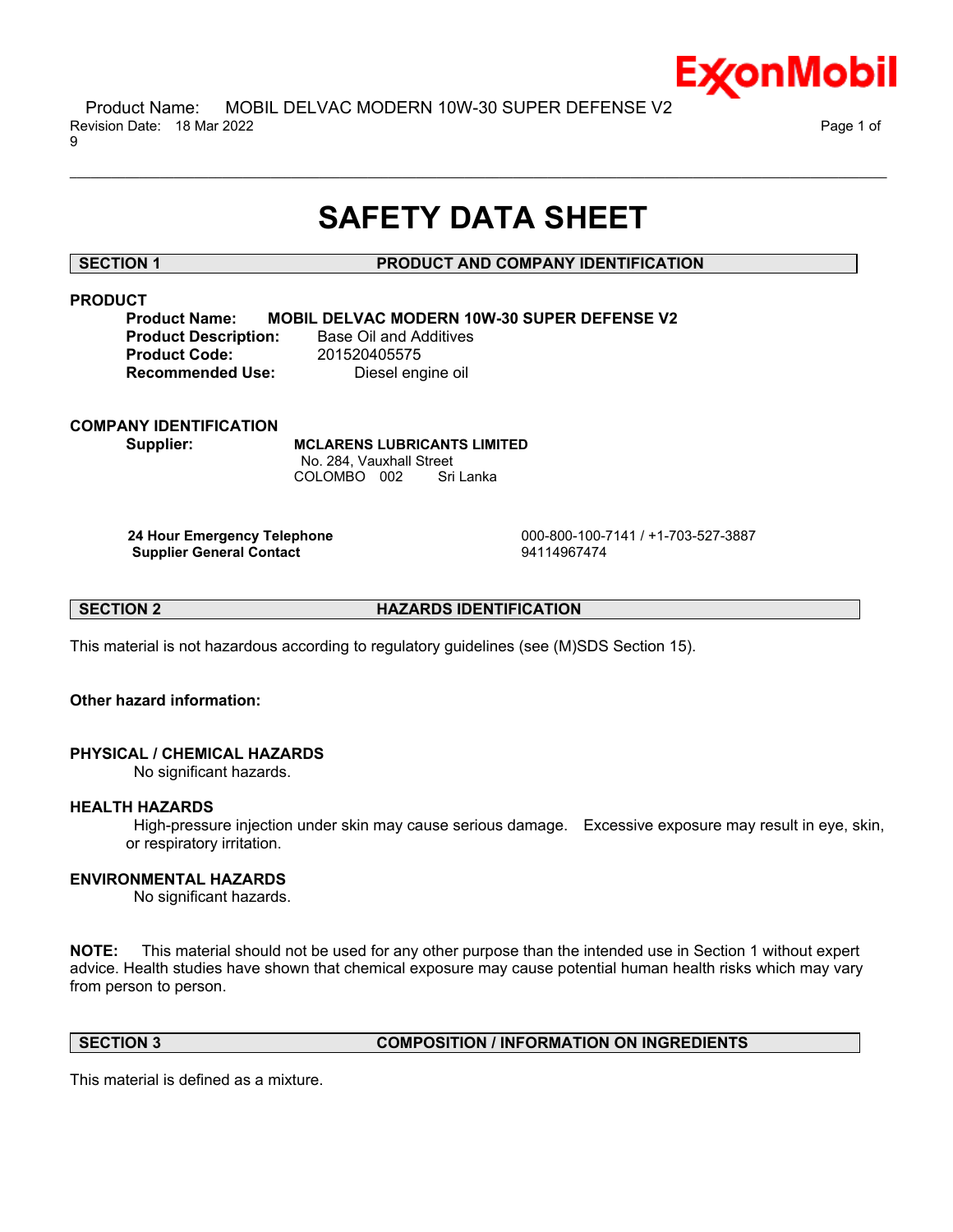

#### Product Name: MOBIL DELVAC MODERN 10W-30 SUPER DEFENSE V2 Revision Date: 18 Mar 2022 Page 2 of 9

| <b>Name</b>                                               | CAS#        | Concentration* | <b>GHS Hazard Codes</b>                                           |
|-----------------------------------------------------------|-------------|----------------|-------------------------------------------------------------------|
| 1-DECENE, TETRAMER AND TRIMER HYDROGENATED                | 68649-12-7  | $5 - 10\%$     | H <sub>304</sub>                                                  |
| CATALYTIC DE WAXED HEAVY PARAFFINIC OIL (PETROLEUM)       | 64742-70-7  | $1 - 5\%$      | H <sub>304</sub>                                                  |
| <b>ISEVERELY HYDROTREATED HEAVY PARAFFINIC DISTILLATE</b> | 64742-54-7  | $5 - 10\%$     | H <sub>304</sub>                                                  |
| SOLVENT DEWAXED HEAVY PARAFFINIC DISTILLATE               | 64742-65-0  | $1 - 5\%$      | H <sub>304</sub>                                                  |
| <b>ITETRAPROPENYL PHENOL</b>                              | 74499-35-7  | $0.1 - 5.25\%$ | H314(1C), H360(1B)(F),<br>H400(M factor 10), H410(M<br>factor 10) |
| <b>IZINC ALKYL DITHIOPHOSPHATE</b>                        | 113706-15-3 | $1 - 5\%$      | H303, H315, H318, H401,<br>H411                                   |

\* All concentrations are percent by weight unless ingredient is a gas. Gas concentrations are in percent by volume.

**SECTION 4 FIRST AID MEASURES**

#### **INHALATION**

Remove from further exposure. For those providing assistance, avoid exposure to yourself or others. Use adequate respiratory protection. If respiratory irritation, dizziness, nausea, or unconsciousness occurs, seek immediate medical assistance. If breathing has stopped, assist ventilation with a mechanical device or use mouth-to-mouth resuscitation.

#### **SKIN CONTACT**

Wash contact areas with soap and water. If product is injected into or under the skin, or into any part of the body, regardless of the appearance of the wound or its size, the individual should be evaluated immediately by a physician as a surgical emergency. Even though initial symptoms from high pressure injection may be minimal or absent, early surgical treatment within the first few hours may significantly reduce the ultimate extent of injury.

#### **EYE CONTACT**

Flush thoroughly with water. If irritation occurs, get medical assistance.

# **INGESTION**

First aid is normally not required. Seek medical attention if discomfort occurs.

# **NOTE TO PHYSICIAN**

None

**SECTION 5 FIRE FIGHTING MEASURES**

# **EXTINGUISHING MEDIA**

**Appropriate Extinguishing Media:** Use water fog, foam, dry chemical or carbon dioxide (CO2) to extinguish flames.

**Inappropriate Extinguishing Media:** Straight streams of water

# **FIRE FIGHTING**

**Fire Fighting Instructions:** Evacuate area. Prevent run-off from fire control or dilution from entering streams, sewers or drinking water supply. Fire-fighters should use standard protective equipment and in enclosed spaces, self-contained breathing apparatus (SCBA). Use water spray to cool fire exposed surfaces and to protect personnel.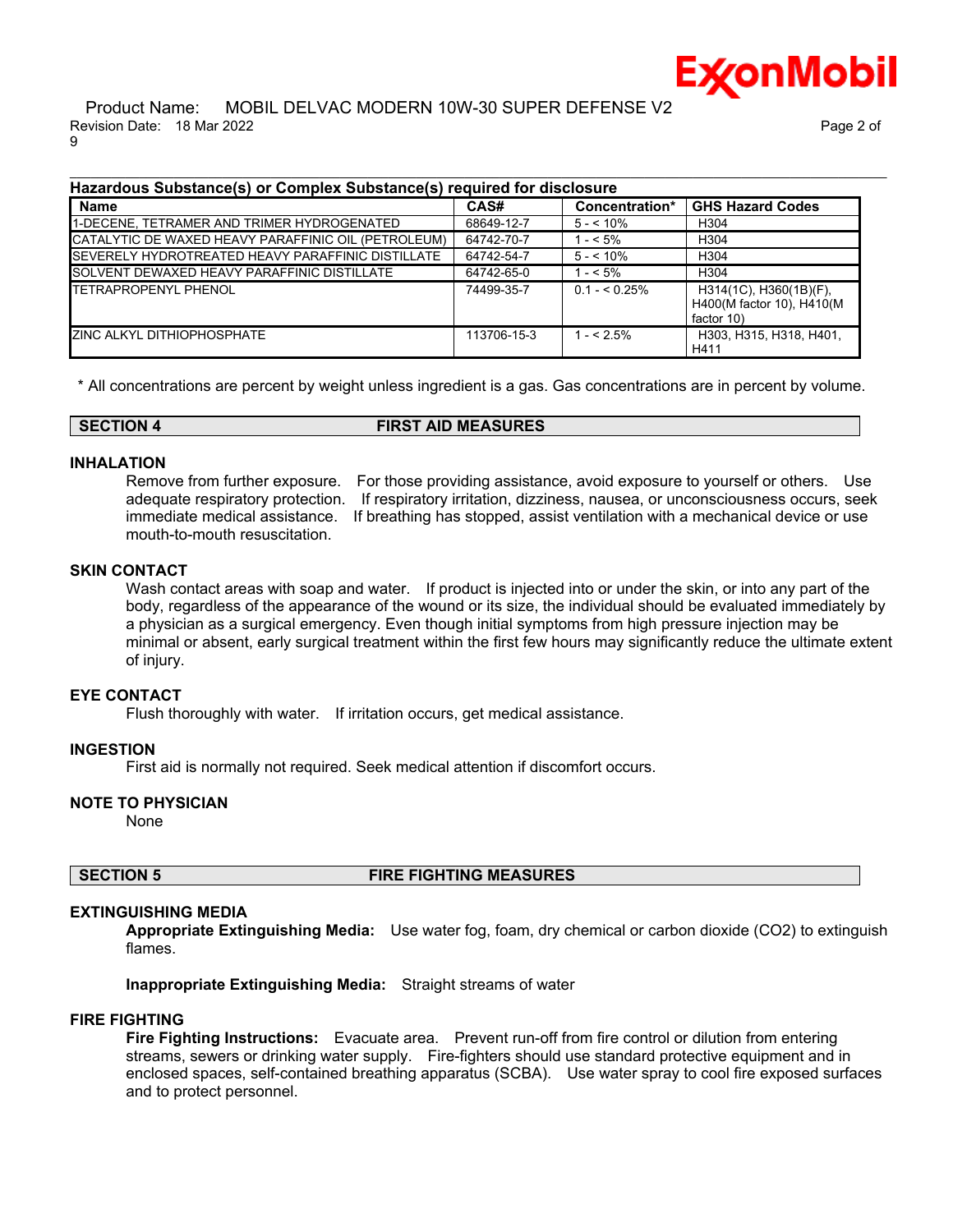

 Product Name: MOBIL DELVAC MODERN 10W-30 SUPER DEFENSE V2 Revision Date: 18 Mar 2022 Page 3 of 9

**Hazardous Combustion Products:** Aldehydes, Incomplete combustion products, Oxides of carbon, Smoke, Fume, Sulphur oxides

\_\_\_\_\_\_\_\_\_\_\_\_\_\_\_\_\_\_\_\_\_\_\_\_\_\_\_\_\_\_\_\_\_\_\_\_\_\_\_\_\_\_\_\_\_\_\_\_\_\_\_\_\_\_\_\_\_\_\_\_\_\_\_\_\_\_\_\_\_\_\_\_\_\_\_\_\_\_\_\_\_\_\_\_\_\_\_\_\_\_\_\_\_\_\_\_\_\_\_\_\_\_\_\_\_\_\_\_\_\_\_\_\_\_\_\_\_\_

#### **FLAMMABILITY PROPERTIES**

**Flash Point [Method]:** >215°C (419°F) [ASTM D-92] **Flammable Limits (Approximate volume % in air):** LEL: 0.9 UEL: 7.0 **Autoignition Temperature:** N/D

#### **SECTION 6 ACCIDENTAL RELEASE MEASURES**

#### **NOTIFICATION PROCEDURES**

In the event of a spill or accidental release, notify relevant authorities in accordance with all applicable regulations.

#### **PROTECTIVE MEASURES**

Avoid contact with spilled material. See Section 5 for fire fighting information. See the Hazard Identification Section for Significant Hazards. See Section 4 for First Aid Advice. See Section 8 for advice on the minimum requirements for personal protective equipment. Additional protective measures may be necessary, depending on the specific circumstances and/or the expert judgment of the emergency responders.

For emergency responders: Respiratory protection: respiratory protection will be necessary only in special cases, e.g., formation of mists. Half-face or full-face respirator with filter(s) for dust/organic vapor or Self Contained Breathing Apparatus (SCBA) can be used depending on the size of spill and potential level of exposure. If the exposure cannot be completely characterized or an oxygen deficient atmosphere is possible or anticipated, SCBA is recommended. Work gloves that are resistant to hydrocarbons are recommended. Gloves made of polyvinyl acetate (PVA) are not water-resistant and are not suitable for emergency use. Chemical goggles are recommended if splashes or contact with eyes is possible. Small spills: normal antistatic work clothes are usually adequate. Large spills: full body suit of chemical resistant, antistatic material is recommended.

#### **SPILL MANAGEMENT**

**Land Spill:** Stop leak if you can do so without risk. Recover by pumping or with suitable absorbent.

**Water Spill:** Stop leak if you can do so without risk. Confine the spill immediately with booms. Warn other shipping. Remove from the surface by skimming or with suitable absorbents. Seek the advice of a specialist before using dispersants.

Water spill and land spill recommendations are based on the most likely spill scenario for this material; however, geographic conditions, wind, temperature, (and in the case of a water spill) wave and current direction and speed may greatly influence the appropriate action to be taken. For this reason, local experts should be consulted. Note: Local regulations may prescribe or limit action to be taken.

#### **ENVIRONMENTAL PRECAUTIONS**

Large Spills: Dyke far ahead of liquid spill for later recovery and disposal. Prevent entry into waterways, sewers, basements or confined areas.

# **SECTION 7 HANDLING AND STORAGE**

#### **HANDLING**

Prevent small spills and leakage to avoid slip hazard. Material can accumulate static charges which may cause an electrical spark (ignition source). When the material is handled in bulk, an electrical spark could ignite any flammable vapors from liquids or residues that may be present (e.g., during switch-loading operations). Use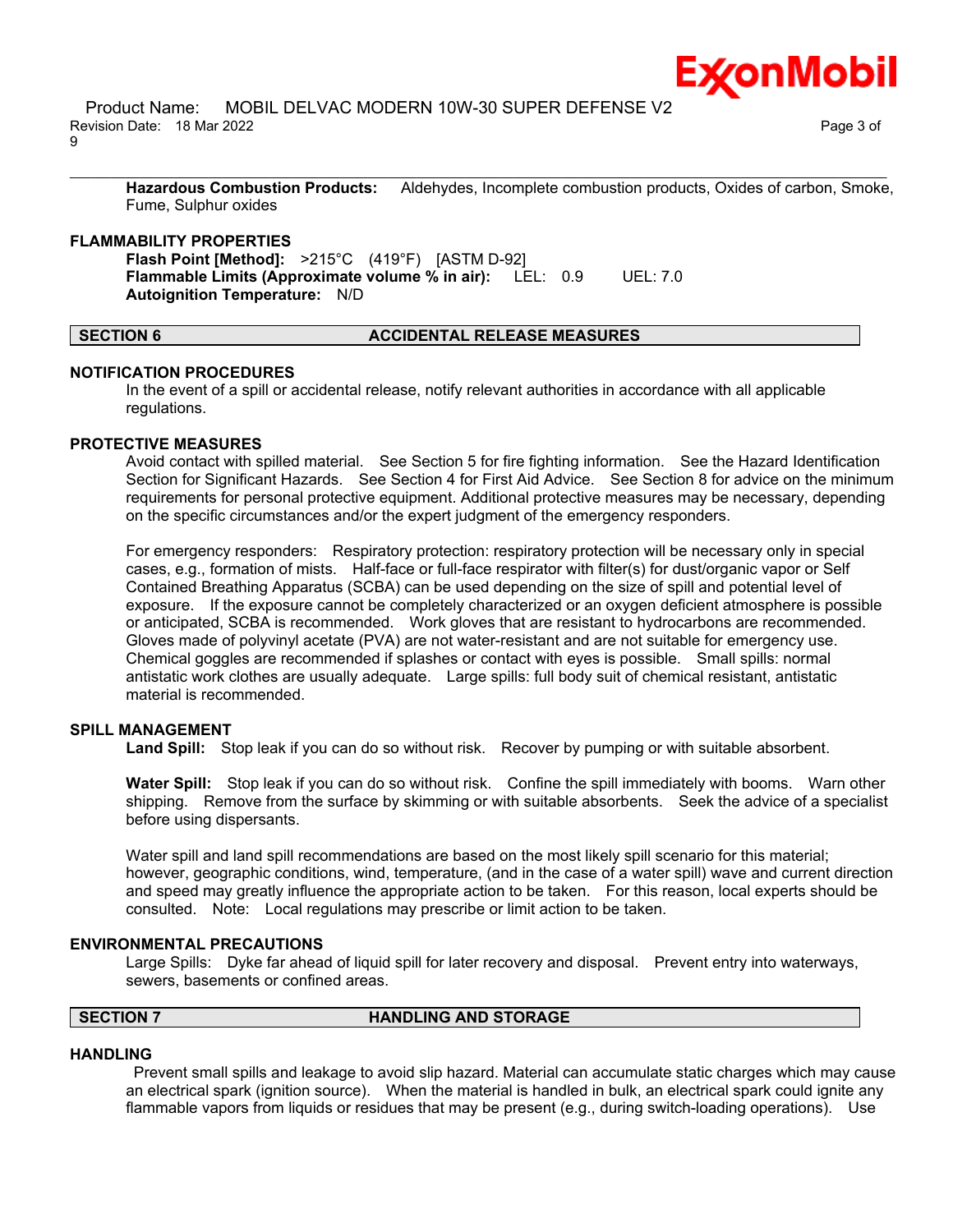#### Product Name: MOBIL DELVAC MODERN 10W-30 SUPER DEFENSE V2 Revision Date: 18 Mar 2022 Page 4 of 9

proper bonding and/or earthing procedures. However, bonding and earthing may not eliminate the hazard from static accumulation. Consult local applicable standards for guidance. Additional references include American Petroleum Institute 2003 (Protection Against Ignitions Arising out of Static, Lightning and Stray Currents) or National Fire Protection Agency 77 (Recommended Practice on Static Electricity) or CENELEC CLC/TR 50404 (Electrostatics - Code of practice for the avoidance of hazards due to static electricity).

\_\_\_\_\_\_\_\_\_\_\_\_\_\_\_\_\_\_\_\_\_\_\_\_\_\_\_\_\_\_\_\_\_\_\_\_\_\_\_\_\_\_\_\_\_\_\_\_\_\_\_\_\_\_\_\_\_\_\_\_\_\_\_\_\_\_\_\_\_\_\_\_\_\_\_\_\_\_\_\_\_\_\_\_\_\_\_\_\_\_\_\_\_\_\_\_\_\_\_\_\_\_\_\_\_\_\_\_\_\_\_\_\_\_\_\_\_\_

**Static Accumulator:** This material is a static accumulator.

# **STORAGE**

The type of container used to store the material may affect static accumulation and dissipation. Do not store in open or unlabelled containers.

# **SECTION 8 EXPOSURE CONTROLS / PERSONAL PROTECTION**

# **EXPOSURE LIMIT VALUES**

| <b>Substance Name</b>              | Form                   | Limit/Standard |                     | <b>Note</b> | <b>Source</b> | Year |
|------------------------------------|------------------------|----------------|---------------------|-------------|---------------|------|
| 1-DECENE, TETRAMER AND             |                        | <b>TWA</b>     | $5 \,\mathrm{mg/m}$ |             | ExxonMobil    | 2021 |
| TRIMER HYDROGENATED                | Aerosols<br>(thoracic  |                |                     |             |               |      |
|                                    | fraction)              |                |                     |             |               |      |
| CATALYTIC DE WAXED HEAVY           |                        | <b>TWA</b>     | $5 \text{ mg/m}$    |             | <b>ACGIH</b>  | 2020 |
| PARAFFINIC OIL (PETROLEUM)         | Inhalable<br>fraction. |                |                     |             |               |      |
|                                    |                        |                |                     |             |               |      |
| <b>SEVERELY HYDROTREATED</b>       |                        | <b>TWA</b>     | $5 \text{ mg/m}$    |             | <b>ACGIH</b>  | 2020 |
| <b>HEAVY PARAFFINIC DISTILLATE</b> | Inhalable              |                |                     |             |               |      |
|                                    | fraction.              |                |                     |             |               |      |
| SOLVENT DEWAXED HEAVY              |                        | <b>TWA</b>     | $5 \,\mathrm{mg/m}$ |             | <b>ACGIH</b>  | 2020 |
| <b>PARAFFINIC DISTILLATE</b>       | Inhalable              |                |                     |             |               |      |
|                                    | fraction.              |                |                     |             |               |      |

**Exposure limits/standards for materials that can be formed when handling this product:** When mists/aerosols can occur the following is recommended:  $5 \text{ mg/m}^3$  - ACGIH TLV (inhalable fraction).

NOTE: Limits/standards shown for guidance only. Follow applicable regulations. **ENGINEERING CONTROLS**

The level of protection and types of controls necessary will vary depending upon potential exposure conditions. Control measures to consider:

No special requirements under ordinary conditions of use and with adequate ventilation.

# **PERSONAL PROTECTION**

Personal protective equipment selections vary based on potential exposure conditions such as applications, handling practices, concentration and ventilation. Information on the selection of protective equipment for use with this material, as provided below, is based upon intended, normal usage.

**Respiratory Protection:** If engineering controls do not maintain airborne contaminant concentrations at a level which is adequate to protect worker health, an approved respirator may be appropriate. Respirator selection, use, and maintenance must be in accordance with regulatory requirements, if applicable. Types of respirators to be considered for this material include:

No special requirements under ordinary conditions of use and with adequate ventilation. Particulate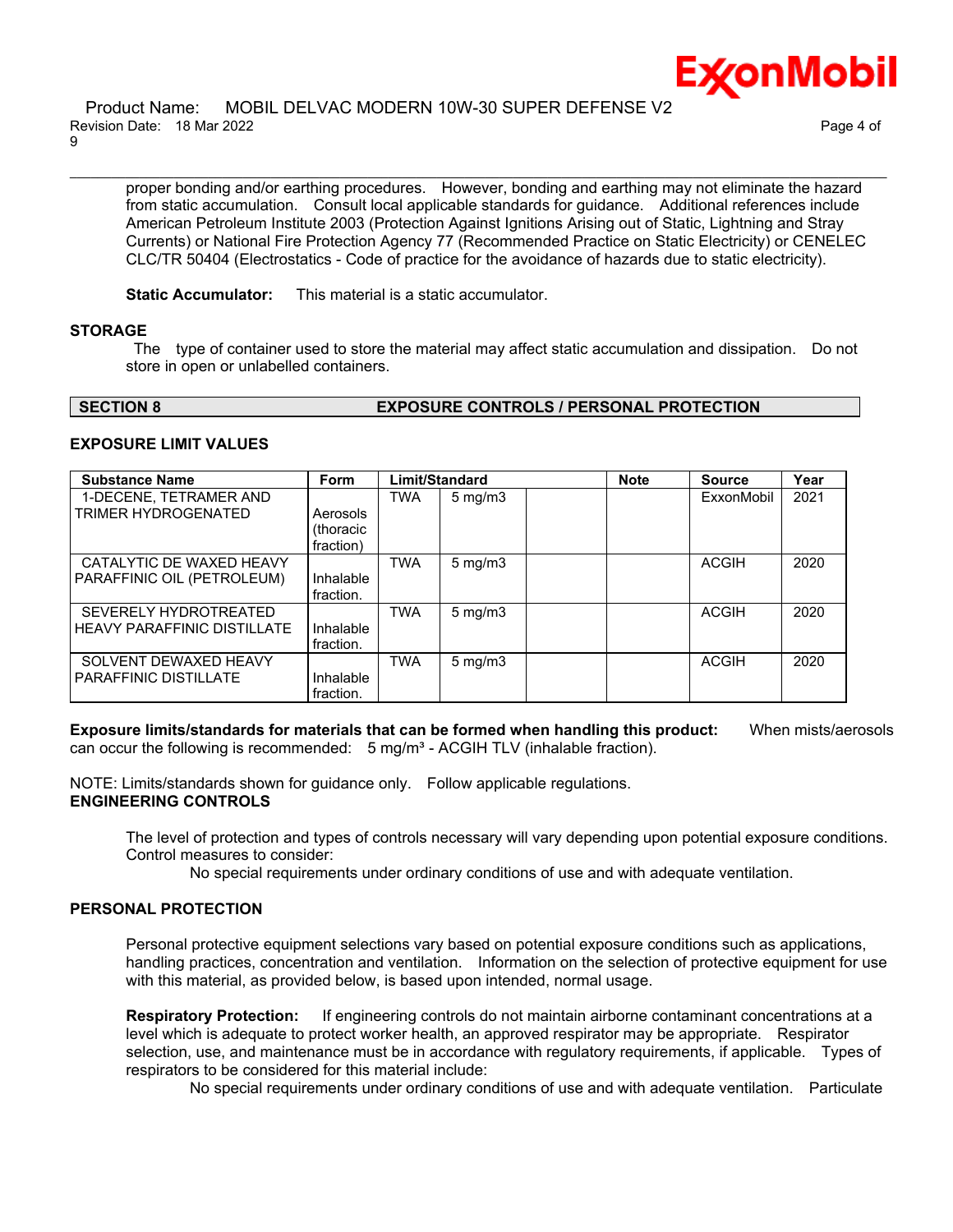For high airborne concentrations, use an approved supplied-air respirator, operated in positive pressure mode. Supplied air respirators with an escape bottle may be appropriate when oxygen levels are inadequate, gas/vapour warning properties are poor, or if air purifying filter capacity/rating may be exceeded.

\_\_\_\_\_\_\_\_\_\_\_\_\_\_\_\_\_\_\_\_\_\_\_\_\_\_\_\_\_\_\_\_\_\_\_\_\_\_\_\_\_\_\_\_\_\_\_\_\_\_\_\_\_\_\_\_\_\_\_\_\_\_\_\_\_\_\_\_\_\_\_\_\_\_\_\_\_\_\_\_\_\_\_\_\_\_\_\_\_\_\_\_\_\_\_\_\_\_\_\_\_\_\_\_\_\_\_\_\_\_\_\_\_\_\_\_\_\_

**Hand Protection:** Any specific glove information provided is based on published literature and glove manufacturer data. Glove suitability and breakthrough time will differ depending on the specific use conditions. Contact the glove manufacturer for specific advice on glove selection and breakthrough times for your use conditions. Inspect and replace worn or damaged gloves. The types of gloves to be considered for this material include:

No protection is ordinarily required under normal conditions of use. Nitrile,Viton

**Eye Protection:** If contact is likely, safety glasses with side shields are recommended.

**Skin and Body Protection:** Any specific clothing information provided is based on published literature or manufacturer data. The types of clothing to be considered for this material include:

No skin protection is ordinarily required under normal conditions of use. In accordance with good industrial hygiene practices, precautions should be taken to avoid skin contact.

**Specific Hygiene Measures:** Always observe good personal hygiene measures, such as washing after handling the material and before eating, drinking, and/or smoking. Routinely wash work clothing and protective equipment to remove contaminants. Discard contaminated clothing and footwear that cannot be cleaned. Practice good housekeeping.

# **ENVIRONMENTAL CONTROLS**

Comply with applicable environmental regulations limiting discharge to air, water and soil. Protect the environment by applying appropriate control measures to prevent or limit emissions.

# **SECTION 9 PHYSICAL AND CHEMICAL PROPERTIES**

**Note: Physical and chemical properties are provided for safety, health and environmental considerations only and may not fully represent product specifications. Contact the Supplier for additional information.**

# **GENERAL INFORMATION**

**Physical State:** Liquid **Colour:** Amber **Odour:** Characteristic **Odour Threshold:** N/D

# **IMPORTANT HEALTH, SAFETY, AND ENVIRONMENTAL INFORMATION**

**Relative Density (at 15 °C):** 0.869 **Flammability (Solid, Gas):** N/A **Flash Point [Method]:** >215°C (419°F) [ASTM D-92] **Flammable Limits (Approximate volume % in air):** LEL: 0.9 UEL: 7.0 **Autoignition Temperature:** N/D **Boiling Point / Range:** > 316°C (600°F) **Decomposition Temperature:** N/D **Vapour Density (Air = 1):** N/D **Vapour Pressure:** < 0.013 kPa (0.1 mm Hg) at 20 °C **Evaporation Rate (n-butyl acetate = 1):** N/D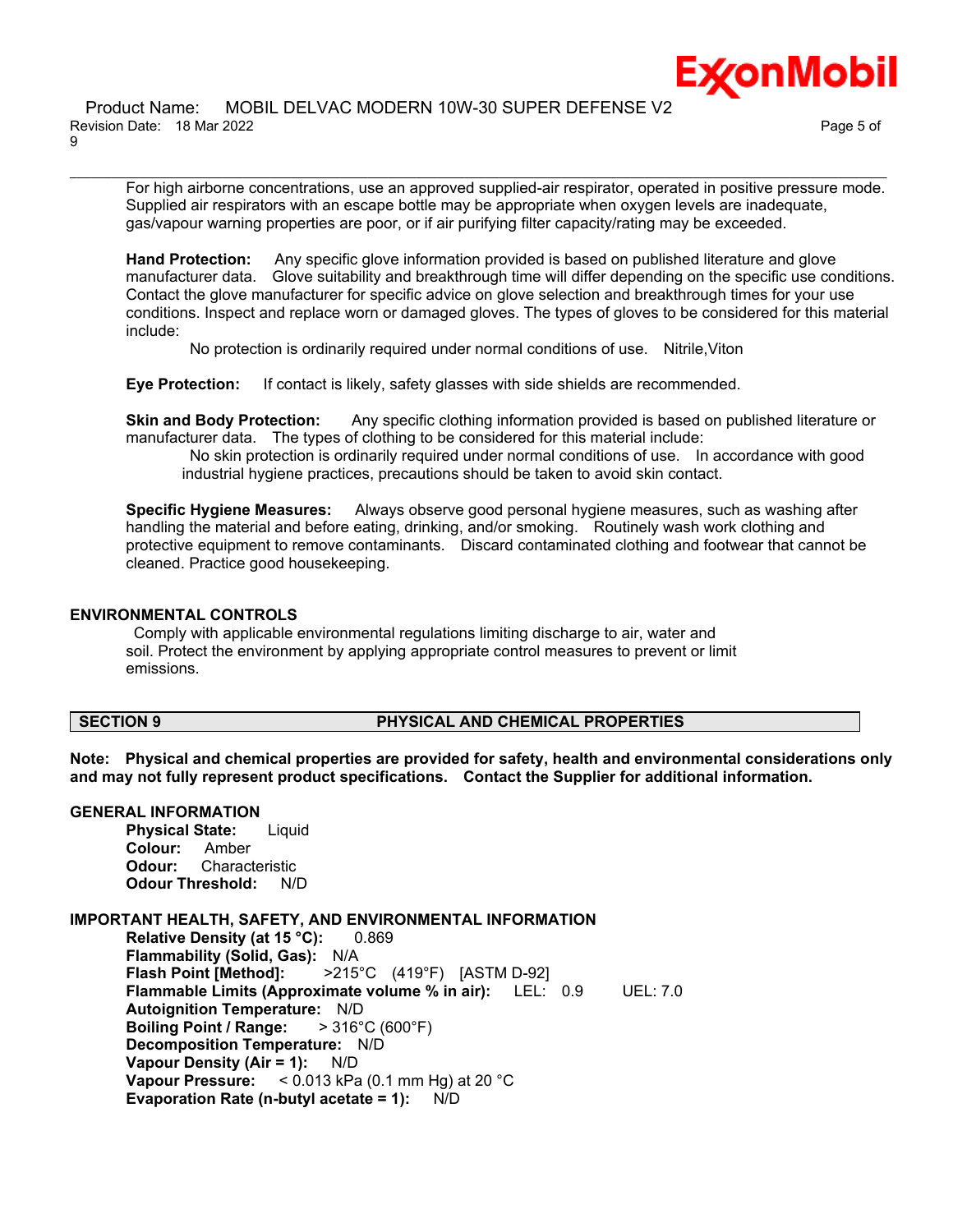

 Product Name: MOBIL DELVAC MODERN 10W-30 SUPER DEFENSE V2 Revision Date: 18 Mar 2022 Page 6 of 9

**pH:** N/A **Log Pow (n-Octanol/Water Partition Coefficient):** > 3.5 **Solubility in Water:** Negligible **Viscosity:** 76 cSt (76 mm2/sec) at 40ºC | 11.5 cSt (11.5 mm2/sec) at 100°C [ASTM D 445] **Oxidizing Properties:** See Hazards Identification Section.

\_\_\_\_\_\_\_\_\_\_\_\_\_\_\_\_\_\_\_\_\_\_\_\_\_\_\_\_\_\_\_\_\_\_\_\_\_\_\_\_\_\_\_\_\_\_\_\_\_\_\_\_\_\_\_\_\_\_\_\_\_\_\_\_\_\_\_\_\_\_\_\_\_\_\_\_\_\_\_\_\_\_\_\_\_\_\_\_\_\_\_\_\_\_\_\_\_\_\_\_\_\_\_\_\_\_\_\_\_\_\_\_\_\_\_\_\_\_

#### **OTHER INFORMATION**

**Freezing Point:** N/D **Melting Point:** N/A **Pour Point:** -33°C (-27°F) **DMSO Extract (mineral oil only), IP-346:** < 3 %wt

#### **SECTION 10 STABILITY AND REACTIVITY**

**STABILITY:** Material is stable under normal conditions.

**CONDITIONS TO AVOID:** Excessive heat. High energy sources of ignition.

**MATERIALS TO AVOID:** Strong oxidisers

**HAZARDOUS DECOMPOSITION PRODUCTS:** Material does not decompose at ambient temperatures.

**POSSIBILITY OF HAZARDOUS REACTIONS:** Hazardous polymerization will not occur.

**SECTION 11 TOXICOLOGICAL INFORMATION**

#### **INFORMATION ON TOXICOLOGICAL EFFECTS**

| <b>Hazard Class</b>                                               | <b>Conclusion / Remarks</b>                                                                        |  |
|-------------------------------------------------------------------|----------------------------------------------------------------------------------------------------|--|
| <b>Inhalation</b>                                                 |                                                                                                    |  |
| Acute Toxicity: No end point data for<br>material.                | Minimally Toxic. Based on assessment of the components.                                            |  |
| Irritation: No end point data for material.                       | Negligible hazard at ambient/normal handling temperatures.                                         |  |
| Ingestion                                                         |                                                                                                    |  |
| Acute Toxicity: No end point data for<br>material.                | Minimally Toxic. Based on assessment of the components.                                            |  |
| <b>Skin</b>                                                       |                                                                                                    |  |
| Acute Toxicity: No end point data for<br>material.                | Minimally Toxic. Based on assessment of the components.                                            |  |
| Skin Corrosion/Irritation: No end point data<br>lfor material.    | Negligible irritation to skin at ambient temperatures. Based on<br>assessment of the components.   |  |
| <b>Eye</b>                                                        |                                                                                                    |  |
| Serious Eye Damage/Irritation: No end point<br>data for material. | May cause mild, short-lasting discomfort to eyes. Based on<br>assessment of the components.        |  |
| <b>Sensitisation</b>                                              |                                                                                                    |  |
| Respiratory Sensitization: No end point data<br>for material.     | Not expected to be a respiratory sensitizer.                                                       |  |
| Skin Sensitization: No end point data for<br>lmaterial.           | Not expected to be a skin sensitizer. Based on assessment of the<br>components.                    |  |
| <b>Aspiration: Data available.</b>                                | Not expected to be an aspiration hazard. Based on physico-<br>chemical properties of the material. |  |
| Germ Cell Mutagenicity: No end point data                         | Not expected to be a germ cell mutagen. Based on assessment of                                     |  |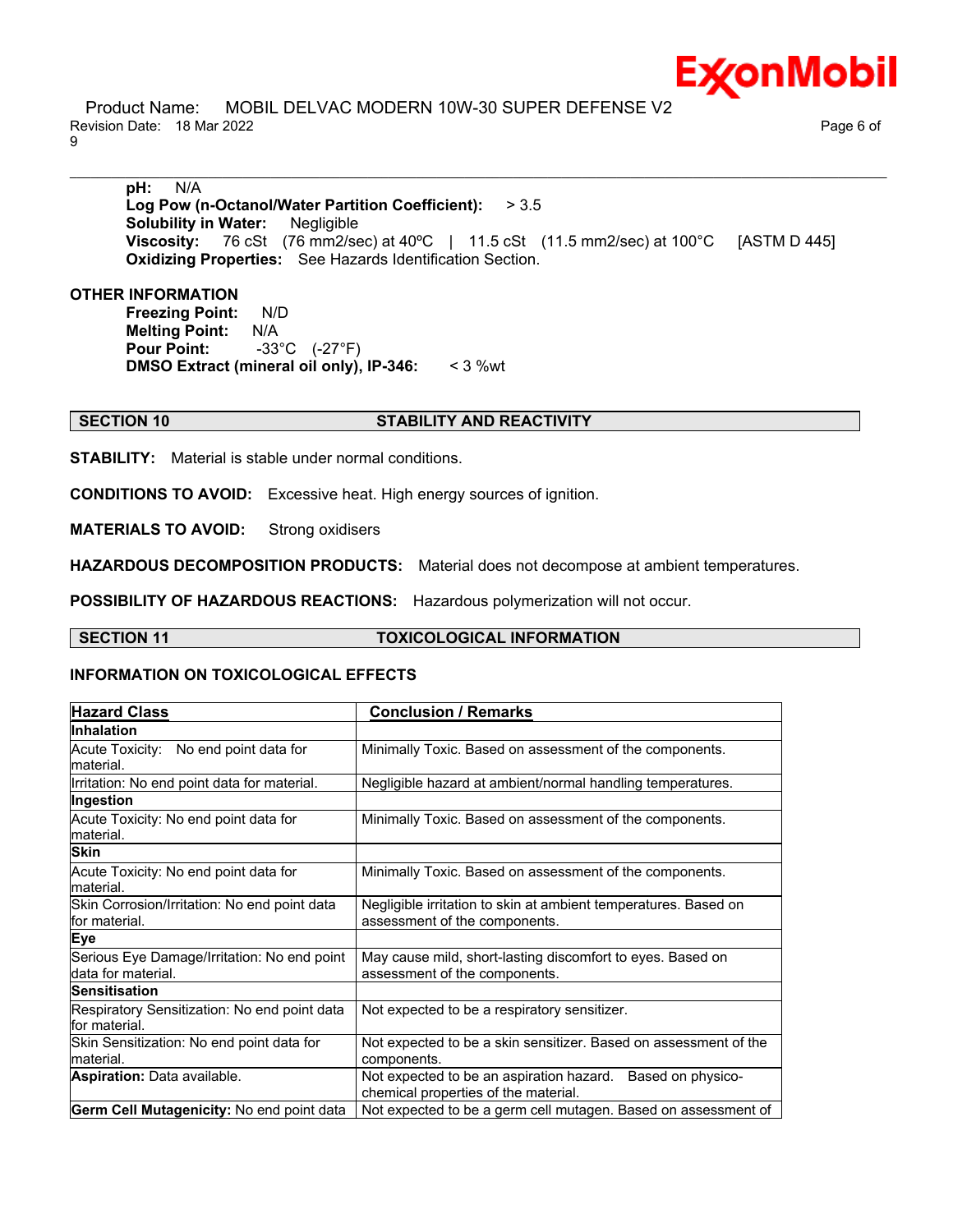**ExconMobil** 

| for material.                              | the components.                                                 |
|--------------------------------------------|-----------------------------------------------------------------|
| Carcinogenicity: No end point data for     | Not expected to cause cancer. Based on assessment of the        |
| material.                                  | components.                                                     |
| Reproductive Toxicity: No end point data   | Not expected to be a reproductive toxicant. Based on assessment |
| for material.                              | of the components.                                              |
| Lactation: No end point data for material. | Not expected to cause harm to breast-fed children.              |
| Specific Target Organ Toxicity (STOT)      |                                                                 |
| Single Exposure: No end point data for     | Not expected to cause organ damage from a single exposure.      |
| material.                                  |                                                                 |
| Repeated Exposure: No end point data for   | Not expected to cause organ damage from prolonged or repeated   |
| material.                                  | exposure. Based on assessment of the components.                |

#### **OTHER INFORMATION For the product itself:**

Diesel engine oils: Not carcinogenic in animals tests. Used and unused diesel engine oils did not produce any carcinogenic effects in chronic mouse skin painting studies. Oils that are used in gasoline engines may become hazardous and display the following properties: Carcinogenic in animal tests. Caused mutations in vitro. Possible allergen and photoallergen. Contains polycyclic aromatic compounds (PAC) from combustion products of gasoline and/or thermal degradation products.

# **Contains:**

Base oil severely refined: Not carcinogenic in animal studies. Representative material passes IP-346, Modified Ames test, and/or other screening tests. Dermal and inhalation studies showed minimal effects; lung non-specific infiltration of immune cells, oil deposition and minimal granuloma formation. Not sensitising in test animals. Tetrapropenyl phenol (TPP). TPP was tested in a rat oral gavage one-generation reproductive toxicity study and a rat dietary two-generation reproductive toxicity study. Results from the one-generation study included reduced ovary weights and changes in male reproductive accessory organs. Results from the two-generation study included prolonged estrous cyclicity, reduced ovary weights, accelerated sexual maturation, decreased mean live litter size, decreased fertility rates, hypospermia, and reduced weights of male reproductive accessory organs. A classification threshold for reproductive effects of 1.5 wt% TPP was derived by the supplier based on the NOAEL (15 mg/kg/day) from the rat dietary two-generation study and was confirmed in supporting studies with other substances containing TPP as an impurity.

# **IARC Classification:**

**The following ingredients are cited on the lists below:** None.

|            | --REGULATORY LISTS SEARCHED-- |              |  |  |  |
|------------|-------------------------------|--------------|--|--|--|
| 1 = IARC 1 | $2 = IARC 2A$                 | $3 = IARC2B$ |  |  |  |

# **SECTION 12 ECOLOGICAL INFORMATION**

The information given is based on data for the material, components of the material, or for similar materials, through the application of bridging principals.

# **ECOTOXICITY**

Material -- Not expected to be harmful to aquatic organisms.

# **MOBILITY**

Base oil component -- Low solubility and floats and is expected to migrate from water to the land.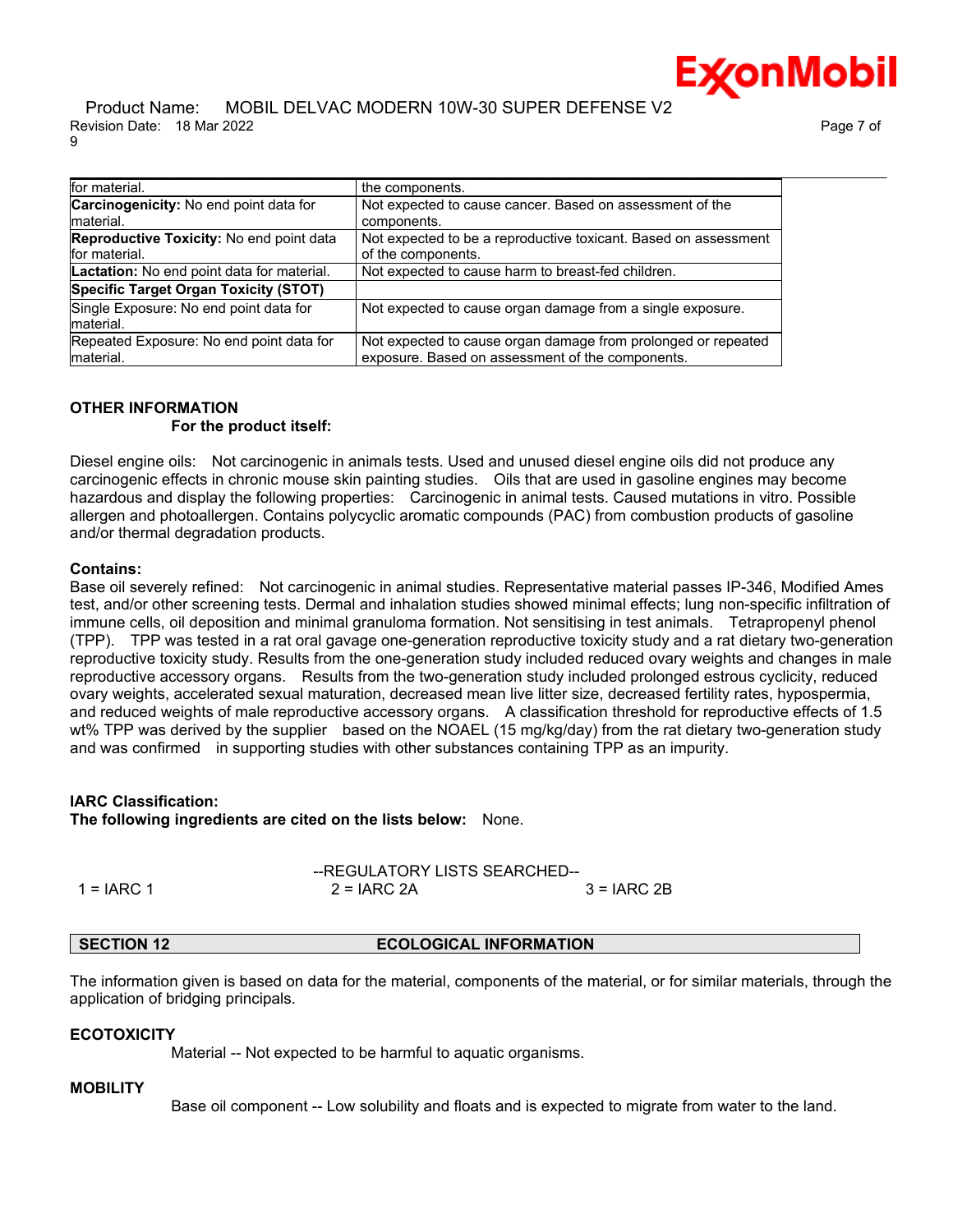

Expected to partition to sediment and wastewater solids.

#### **PERSISTENCE AND DEGRADABILITY**

**Biodegradation:**

Base oil component -- Expected to be inherently biodegradable

#### **BIOACCUMULATION POTENTIAL**

 Base oil component -- Has the potential to bioaccumulate, however metabolism or physical properties may reduce the bioconcentration or limit bioavailability.

NOTE: One or more additive components of this material contains a branched alkylphenol impurity that is highly toxic to aquatic organisms. The components containing the impurity have been tested by the additive supplier and found to be no more than minimally toxic to aquatic organisms.

\_\_\_\_\_\_\_\_\_\_\_\_\_\_\_\_\_\_\_\_\_\_\_\_\_\_\_\_\_\_\_\_\_\_\_\_\_\_\_\_\_\_\_\_\_\_\_\_\_\_\_\_\_\_\_\_\_\_\_\_\_\_\_\_\_\_\_\_\_\_\_\_\_\_\_\_\_\_\_\_\_\_\_\_\_\_\_\_\_\_\_\_\_\_\_\_\_\_\_\_\_\_\_\_\_\_\_\_\_\_\_\_\_\_\_\_\_\_

#### **SECTION 13 DISPOSAL CONSIDERATIONS**

Disposal recommendations based on material as supplied. Disposal must be in accordance with current applicable laws and regulations, and material characteristics at time of disposal.

#### **DISPOSAL RECOMMENDATIONS**

Product is suitable for burning in an enclosed controlled burner for fuel value or disposal by supervised incineration at very high temperatures to prevent formation of undesirable combustion products.

**Empty Container Warning** Empty Container Warning (where applicable): Empty containers may contain residue and can be dangerous. Do not attempt to refill or clean containers without proper instructions. Empty drums should be completely drained and safely stored until appropriately reconditioned or disposed. Empty containers should be taken for recycling, recovery, or disposal through suitably qualified or licensed contractor and in accordance with governmental regulations. DO NOT PRESSURISE, CUT, WELD, BRAZE, SOLDER, DRILL, GRIND, OR EXPOSE SUCH CONTAINERS TO HEAT, FLAME, SPARKS, STATIC ELECTRICITY, OR OTHER SOURCES OF IGNITION. THEY MAY EXPLODE AND CAUSE INJURY OR DEATH.

# **SECTION 14 TRANSPORT INFORMATION**

**LAND** : Not Regulated for Land Transport

**SEA (IMDG):** Not Regulated for Sea Transport according to IMDG-Code

**Marine Pollutant:** No

**AIR (IATA):** Not Regulated for Air Transport

# **SECTION 15 REGULATORY INFORMATION**

This material is not considered hazardous according to the Classification of Chemicals based on Globally Harmonized System of Classification and Labelling of Chemicals (GHS).

# **REGULATORY STATUS AND APPLICABLE LAWS AND REGULATIONS**